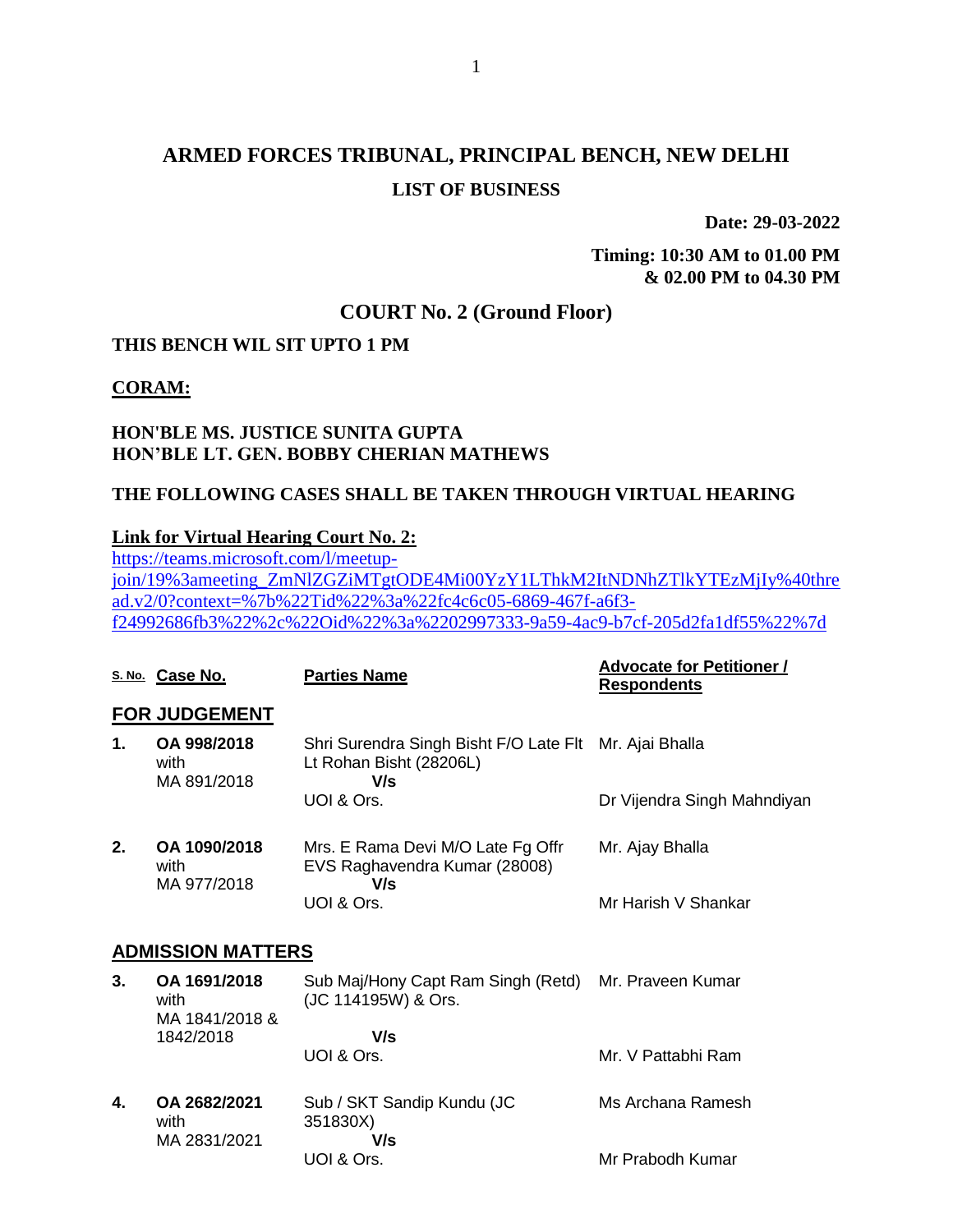**5. OA 467/2022** Sub Shri Dinesh Prakash Nautiyal (JC 531715-A )  **V/s** UOI & Ors. Ms Sumita Hazarika Mr Rajeev Kumar

#### **MA (EXECUTION)**

| 6. | MA 1940/2019 | Sub Maj Lakhmi Chand (Retd) (JC<br>376519 H) | Mr Indra Sen Singh & Abhishek<br>Singh |
|----|--------------|----------------------------------------------|----------------------------------------|
|    | OA 232/2018  | V/s                                          |                                        |
|    |              | UOI & Ors                                    | Mr. Rajesh Kumar Das                   |

**7. MA 2465/2019** in OA 48/2017 IC-27644K Lt Col Vikas Kumar Arora  **V/s** UOI & Ors. Mr. S S Pandey & Associates Mr. S D Windlesh

Mr. Avdhesh Kumar Singh

**8. MA 1637/2020** in OA 225/2017 IC-31478Y Brig PK Narula (Retd.)  **V/s** In Person

UOI & Ors.

- **9. MA 1743/2020** in OA 1112/2017 Ex JWO Jagannathan V (No 682392) in the matter of Ex JWO Thangaswami & Ors  **V/s** UOI & Ors Mr Manoj Kr Gupta Mr. Prabodh Kumar
- **10. MA 1744/2020 &** MA 109/2022 in OA 1112/2017 Ex JWO V Thangaswami (No 682914)  **V/s** UOI & Ors Mr Manoj Kr Gupta Mr. Prabodh Kumar
- **11. MA 2058/2020** in OA 1112/2017 Ex JWO Mohamed Shajahan (No 654016) in the matter of Ex JWO Thangaswami & Ors  **V/s** UOI & Ors Mr Manoj Kr Gupta Mr. Prabodh Kumar
- **12. MA 2059/2020** in OA 1112/2017 Ex JWO Gladston Manuel Raj (No 682428) in the matter of Ex JWO Thangaswami & Ors  **V/s** UOI & Ors Mr Manoj Kr Gupta Mr. Prabodh Kumar

**13. MA 2060/2020** in OA 1112/2017 Ex JWO Rohit Prasad Sahu (No 682037 R) in the matter of Ex JWO Thangaswami & Ors  **V/s** UOI & Ors Mr Manoj Kr Gupta Mr. Prabodh Kumar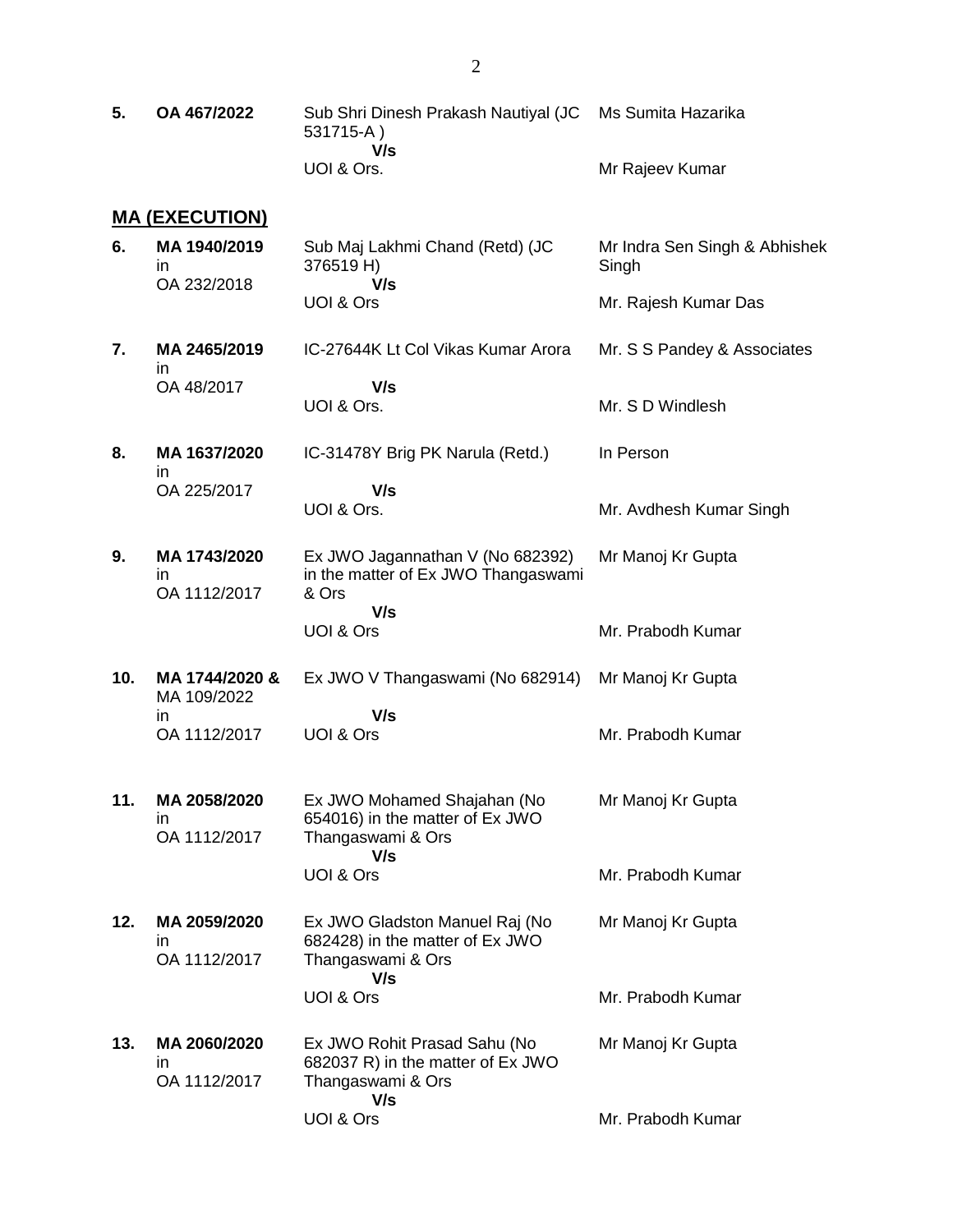| 14.         | MA 727/2021<br>ın<br>OA 1112/2017                    | Ex JWO M Thirunavukarasu (No<br>682014) in the matter of Ex JWO<br>Thangaswami & Ors                                            | Mr Manoj Kr Gupta                                                         |
|-------------|------------------------------------------------------|---------------------------------------------------------------------------------------------------------------------------------|---------------------------------------------------------------------------|
|             |                                                      | V/s<br>UOI & Ors                                                                                                                | Mr. Prabodh Kumar                                                         |
| 15.         | MA 1210/2021 &<br>MA 1230/2021<br>in<br>OA 1112/2017 | Ex JWO Udayabhanu S (No 256373) in Mr Manoj Kr Gupta<br>the matter of Ex JWO Thangaswami &<br><b>Others</b><br>V/s<br>UOI & Ors | Mr. Prabodh Kumar                                                         |
|             |                                                      |                                                                                                                                 |                                                                           |
| 16.         | MA 1593/2021<br>ın<br>OA 88/2017                     | Ex LNK Hari Shankar Chaudhary<br>(4255868 H)                                                                                    | Mr Virender Singh Kadian                                                  |
|             |                                                      | V/s<br>UOI & Ors                                                                                                                | Ms Jyotsana Kaushik                                                       |
|             | <b>MA (OTHERS)</b>                                   |                                                                                                                                 |                                                                           |
| 17.         | MA 191/2022                                          | UOI & Ors                                                                                                                       | Mr V S Tomar                                                              |
|             | in<br>OA 637/2019                                    | V/s<br>IC-28510X Maj Gen KP Sinha (Retd)                                                                                        | Mr. Shakti Chand Jaidwal                                                  |
| 18.         | MA 680/2022<br>ın<br>OA 2016/2019                    | IC 38200A Col (TS) Ashok Kumar<br>Malik (Retd)                                                                                  | Mr Virender Singh Kadian                                                  |
|             |                                                      | V/s                                                                                                                             |                                                                           |
|             |                                                      | UOI & Ors                                                                                                                       | Mr. J S Rawat                                                             |
| 19.         | MA 689/2022<br>ın<br>OA 2252/2019                    | Col Sudhir Kumar Sakhuja (Retd) (IC<br>31384 F)                                                                                 | Mr Anand Shankar Jha & Arpit<br>Gupta Girish Bhardwaj<br>Shubham Tripathi |
|             |                                                      | V/s<br>UOI & Ors                                                                                                                | Mr. Y P Singh                                                             |
| <u>RAs</u>  |                                                      |                                                                                                                                 |                                                                           |
| 20.         | RA 20/2019<br>with<br>MA 687/2022                    | Ex Sep /Dvr (MT) Paltu Maity (No<br>14665261 P)                                                                                 | Mr T Parshad & Ms Sangeeta<br>Tomar                                       |
|             | in<br>OA (Appeal)<br>1770/2018                       | V/s<br>UOI & Ors                                                                                                                | Mr. Rajesh Kumar Das                                                      |
|             |                                                      |                                                                                                                                 |                                                                           |
| <b>WITH</b> |                                                      |                                                                                                                                 |                                                                           |
| 21.         | MA 1665/2019<br>ın<br>OA (Appeal)<br>1770/2018       | Ex Sep/Dvr (MT) Paltu Maity<br>$(14665261-P)$<br>V/s                                                                            | Mr. T Prashad and Ms. Sangeeta<br>Tomar                                   |

Mr. Rajesh Kumar Das

UOI & Ors.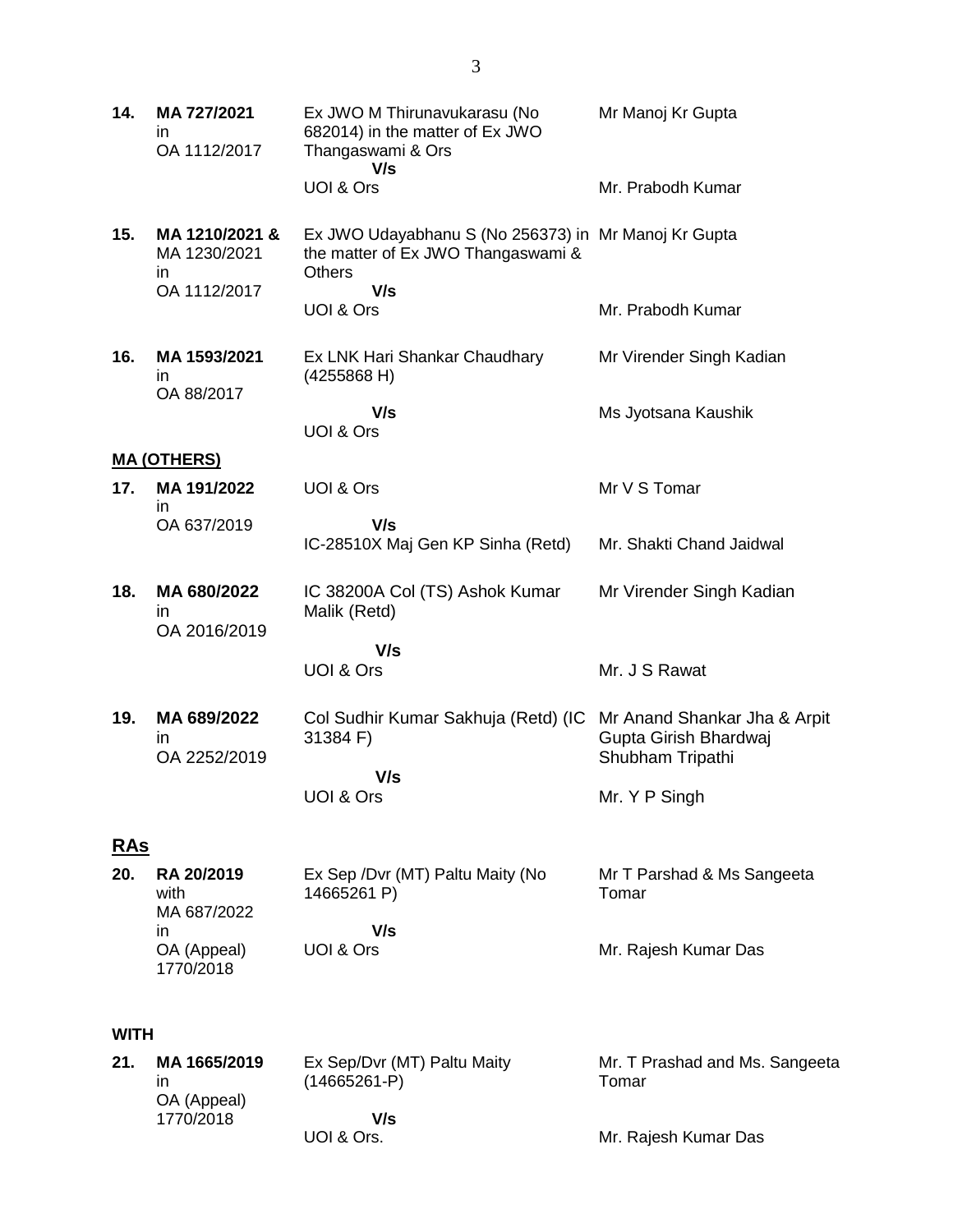| 22.         | RA 13/2021<br>with                | UOI & Ors.                                              | Mr S D Windlesh       |
|-------------|-----------------------------------|---------------------------------------------------------|-----------------------|
|             | MA 1513/2021<br>in<br>OA 417/2016 | V/s<br>L/Nk Manu Gopan                                  | Ms. Archana Ramesh    |
|             | <b>PLEADINGS NOT COMPLETE</b>     |                                                         |                       |
| 23.         | OA 83/2020<br>with                | Col (Retd.) K J Singh (IC-14494-A)                      | Mr. Rajesh Nandal     |
|             | MA 102/2020 &<br>1849/2020        | V/s<br>UOI & Ors.                                       | Mr Anil Gautam        |
|             | <b>PLEADINGS COMPLETE</b>         |                                                         |                       |
| 24.         | OA 379/2011                       | Sqn. Ldr (Retd.) Neeraj Kumar & Ors. Ms Garima Sachdeva |                       |
|             |                                   | V/s<br>UOI & Ors.                                       | Mr Harish V Shankar   |
| <b>WITH</b> |                                   |                                                         |                       |
| 25.         | OA 335/2011                       | Flt Lt S. Sajit & Ors.                                  | Ms Garima Sachdeva    |
|             |                                   | V/s<br>UOI & Ors.                                       | Mr Harish V Shankar   |
|             | <b>FOR FINAL HEARING</b>          |                                                         |                       |
| 26.         | OA 1316/2018                      | Ex Rect Vikash Sangwan                                  | Mr. Ajit Kakkar       |
|             |                                   | V/s<br>UOI & Ors.                                       | Mr. Anil Kumar Gautam |
| 27.         | OA 1925/2018<br>with              | JC-330182M Ex Sub Maj PV Kadyan                         | Mr. Manoj Kr Gupta    |
|             | MA 2128/2018                      | V/s<br>UOI & Ors.                                       | Mr. Prabodh Kumar     |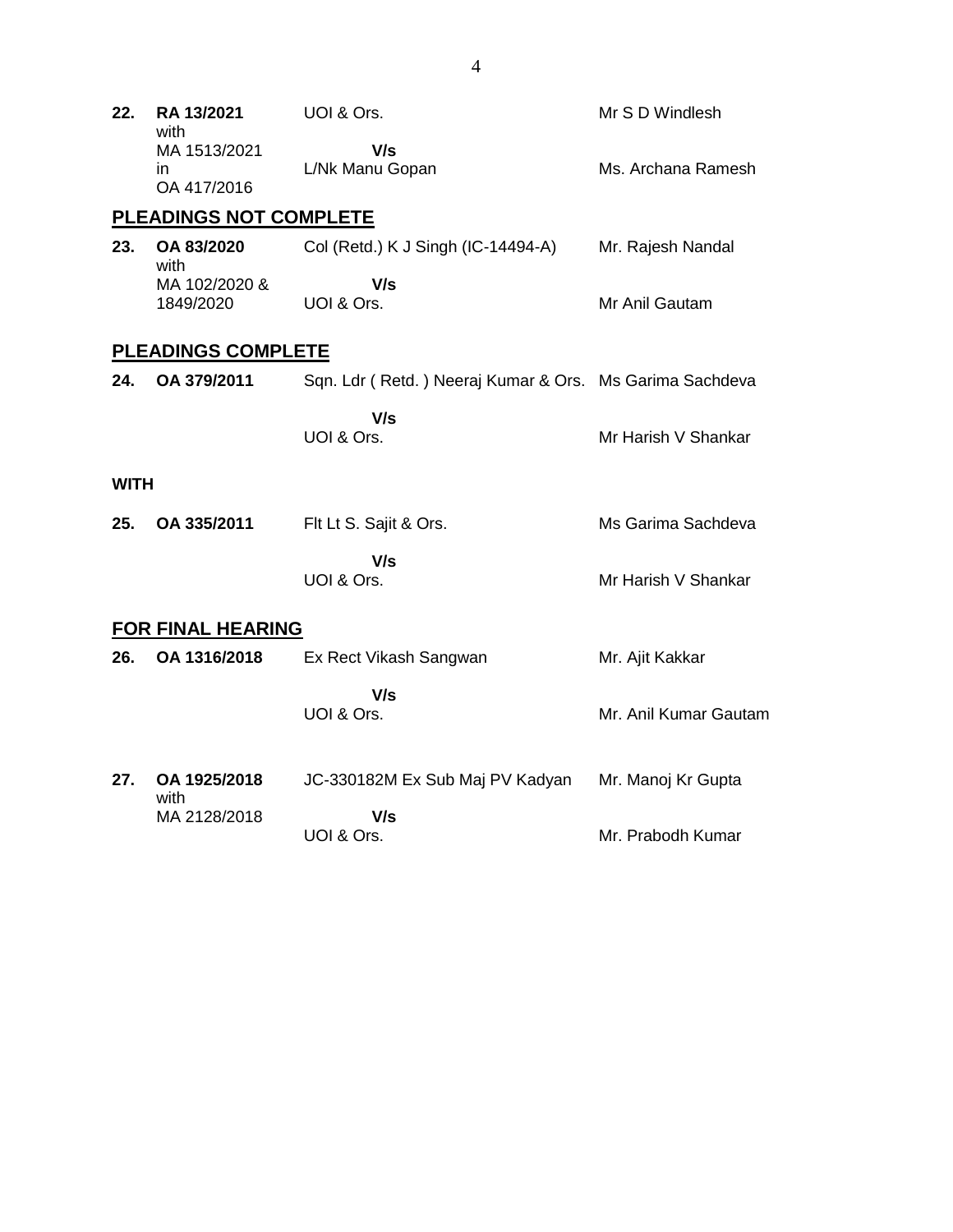### **THIS BENCH WIL ASSEMBLE AT 2 PM**

## **CORAM:**

## **HON'BLE MS. JUSTICE SUNITA GUPTA HON'BLE LT. GEN. P.M. HARIZ**

### **THE FOLLOWING CASES SHALL BE TAKEN THROUGH PHYSICAL HEARING**

|             | S. No. Case No.                | <b>Parties Name</b>                     | <b>Advocate for Petitioner /</b><br><b>Respondents</b> |
|-------------|--------------------------------|-----------------------------------------|--------------------------------------------------------|
|             | <b>MA (EXECUTION)</b>          |                                         |                                                        |
| 1.          | MA 1536/2019<br>in             | JC-59361W Ex Maj Vivek Prakash          | Mr. SS Pandey                                          |
|             | OA 289/2016                    | V/s<br>UOI & Ors                        | Mr. J S Rawat                                          |
| <b>WITH</b> |                                |                                         |                                                        |
| 2.          | MA 2893/2019 &<br>MA 2894/2019 | UOI & Ors                               | Mr. JS Rawat                                           |
|             | in.<br>OA 289/2016             | V/s<br>Ex Maj Vivek Prakash (IC-59361W) | Mr SS Pandey                                           |
| <b>WITH</b> |                                |                                         |                                                        |
| 3.          | MA 1539/2019<br>in             | Ex Maj Vishal Bahukhandi                | Mr SS Pandey                                           |
|             | OA 257/2015                    | V/s<br>UOI & Ors                        | Ms. Barkha Babbar                                      |
| <b>WITH</b> |                                |                                         |                                                        |
| 4.          | MA 2497/2019 &<br>MA 2498/2019 | UOI & Ors                               | Mr Barkha Babbar                                       |
|             | in.<br>OA 257/2015             | V/s<br>Ex Maj Vishal Bahukhandi         | Mr. S S Pandey                                         |
| <b>WITH</b> |                                |                                         |                                                        |
| 5.          | MA 2062/2019<br>ın             | IC-67209X Ex Capt SS Pawar              | Mr. SM Dalal                                           |
|             | OA 865/2015                    | V/s<br>UOI & Ors                        | Mr. J S Yadav                                          |
| <b>WITH</b> |                                |                                         |                                                        |
| 6.          | MA 1838/2019 & UOI & Ors       |                                         | Mr. J S Yadav                                          |

| 6. | MA 1838/2019 & UOI & Ors<br>MA 1839/2019 |                  | Mr. J S Yadav |
|----|------------------------------------------|------------------|---------------|
|    |                                          | V/s              |               |
|    | OA 865/2015                              | Ex Capt SS Pawar | Mr. S M Dalal |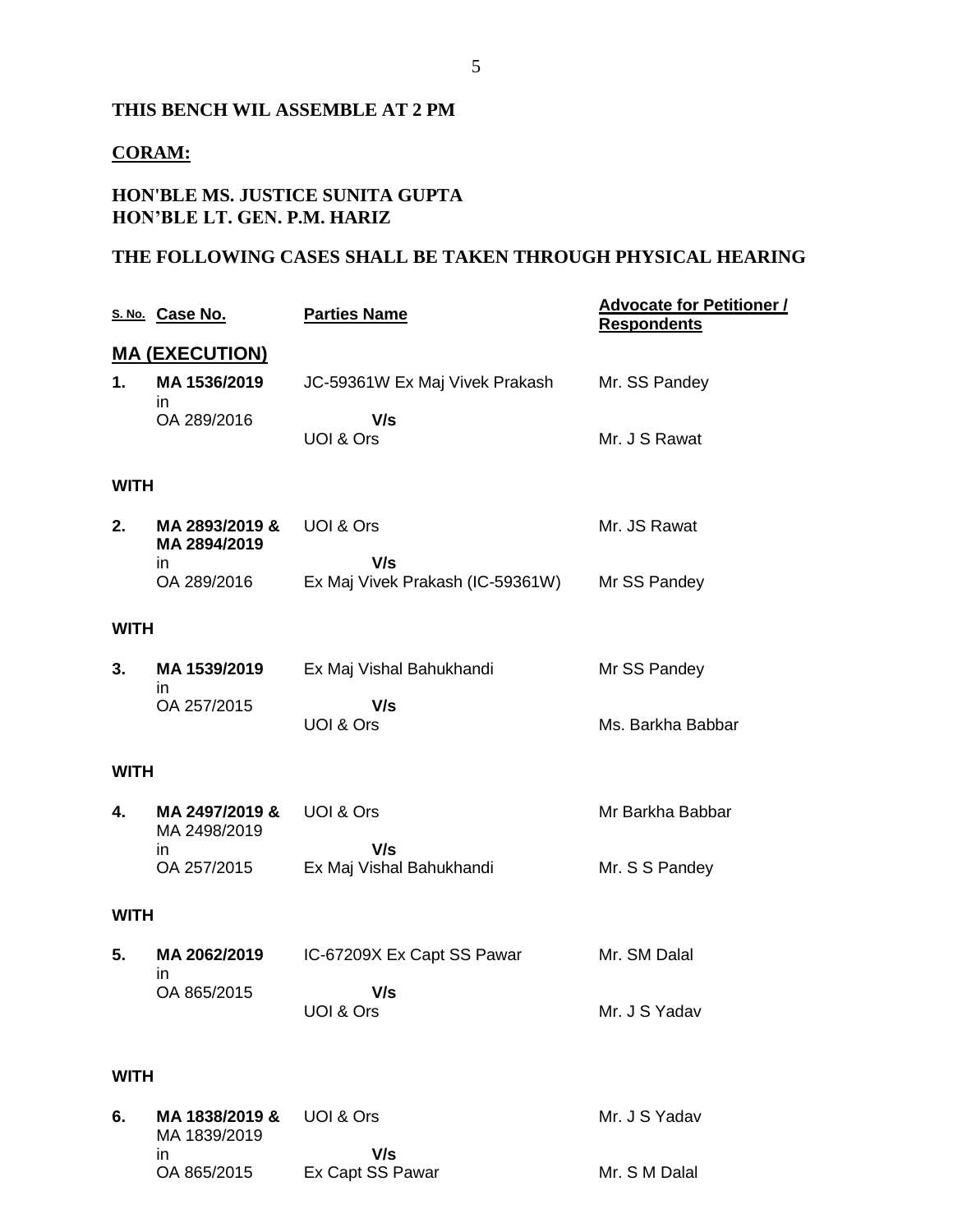| MA 3194/2019 &<br>MA 3195/2019 | Ex Maj Ranvir Singh (Retd) (IC 64207 Mr. S S Pandey |                     |
|--------------------------------|-----------------------------------------------------|---------------------|
| ın<br>OA 889/2016              | V/s                                                 |                     |
|                                | UOI & Ors                                           | Ms. Jyotsna Kaushik |

#### **WITH**

| MA 202/2020 &<br>MA 203/2020 | UOI & Ors           | Mr Prabodh Kumar   |
|------------------------------|---------------------|--------------------|
|                              | V/s                 |                    |
| OA 1030/2015                 | Ex Capt DK Budhraja | Ms. Archana Ramesh |

### **WITH**

| MA 1655/2020 & UOI & Ors.<br>MA 1656/2020 |                                | Mr. Y P Singh & Associates |
|-------------------------------------------|--------------------------------|----------------------------|
| In                                        | V/s                            |                            |
| OA 221/2017                               | Maj N K Gadeock (Retd.) & Ors. | In Person                  |

## **WITH**

**10. MA 3312/2019 &** UOI & Ors MA 3313/2019 in OA 1062/2017  **V/s** Maj Naveen Khare (Retd) (IC-59467H) Mr. V S KadianMr AK Gautam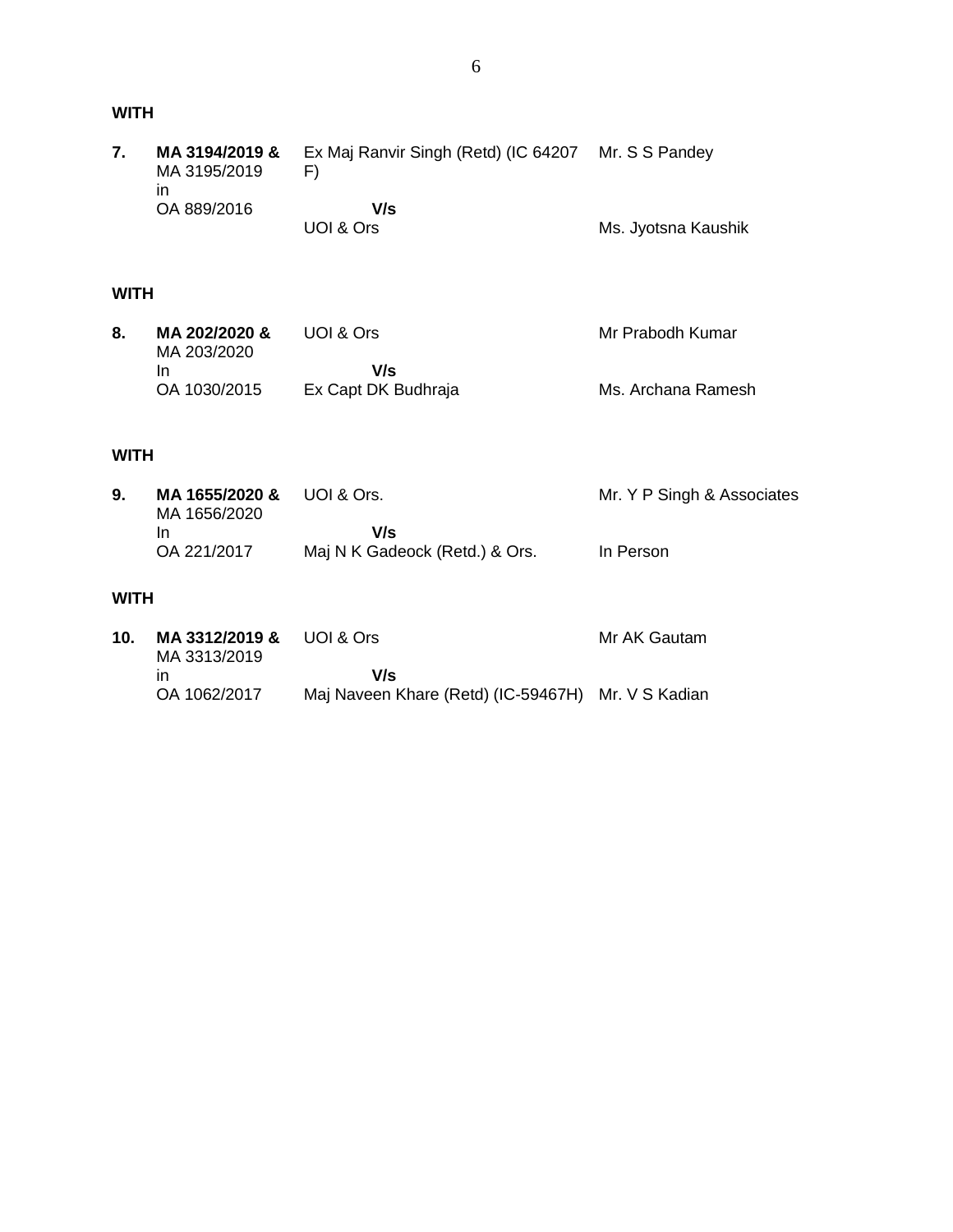# **ARMED FORCES TRIBUNAL, PRINCIPAL BENCH, NEW DELHI LIST OF BUSINESS**

**Date: 29-03-2022**

**Timing: 10:30 AM to 01.00 PM & 02.00 PM to 04.30 PM**

## **COURT No. 3 (First Floor)**

### **THIS BENCH WIL SIT UPTO 1 PM**

**CORAM:**

## **HON'BLE MS. JUSTICE ANJANA MISHRA HON'BLE LT. GEN. P. M. HARIZ**

#### **Link for Virtual Hearing Court No. 3:**

[https://teams.microsoft.com/l/meetup](https://teams.microsoft.com/l/meetup-join/19%3ameeting_NmY5NDk3MTMtZTM0NC00ZjE2LTk3MDktNzIyN2RlNDcxYTVj%40thread.v2/0?context=%7b%22Tid%22%3a%22fc4c6c05-6869-467f-a6f3-f24992686fb3%22%2c%22Oid%22%3a%2202997333-9a59-4ac9-b7cf-205d2fa1df55%22%7d)[join/19%3ameeting\\_NmY5NDk3MTMtZTM0NC00ZjE2LTk3MDktNzIyN2RlNDcxYTVj%40t](https://teams.microsoft.com/l/meetup-join/19%3ameeting_NmY5NDk3MTMtZTM0NC00ZjE2LTk3MDktNzIyN2RlNDcxYTVj%40thread.v2/0?context=%7b%22Tid%22%3a%22fc4c6c05-6869-467f-a6f3-f24992686fb3%22%2c%22Oid%22%3a%2202997333-9a59-4ac9-b7cf-205d2fa1df55%22%7d) [hread.v2/0?context=%7b%22Tid%22%3a%22fc4c6c05-6869-467f-a6f3](https://teams.microsoft.com/l/meetup-join/19%3ameeting_NmY5NDk3MTMtZTM0NC00ZjE2LTk3MDktNzIyN2RlNDcxYTVj%40thread.v2/0?context=%7b%22Tid%22%3a%22fc4c6c05-6869-467f-a6f3-f24992686fb3%22%2c%22Oid%22%3a%2202997333-9a59-4ac9-b7cf-205d2fa1df55%22%7d) [f24992686fb3%22%2c%22Oid%22%3a%2202997333-9a59-4ac9-b7cf-205d2fa1df55%22%7d](https://teams.microsoft.com/l/meetup-join/19%3ameeting_NmY5NDk3MTMtZTM0NC00ZjE2LTk3MDktNzIyN2RlNDcxYTVj%40thread.v2/0?context=%7b%22Tid%22%3a%22fc4c6c05-6869-467f-a6f3-f24992686fb3%22%2c%22Oid%22%3a%2202997333-9a59-4ac9-b7cf-205d2fa1df55%22%7d)

|    | S. No. Case No.          | <b>Parties Name</b>                                           | <b>Advocate for Petitioner /</b><br><b>Respondents</b> |
|----|--------------------------|---------------------------------------------------------------|--------------------------------------------------------|
|    | <b>ADMISSION MATTERS</b> |                                                               |                                                        |
| 1. | OA 562/2022              | Ex Nk/DSC Bharat Singh (02981327 Y) Mr JP Sharma & Associates |                                                        |
|    |                          | V/s                                                           |                                                        |
|    |                          | UOI & Ors.                                                    | None                                                   |
| 2. | OA 563/2022              | Ex AG PO (RP) Ranjeet Kumar Saw<br>$(213932-K)$               | Mr Ved Prakash & Devendra<br>Kumar                     |
|    |                          | V/s                                                           |                                                        |
|    |                          | UOI & Ors.                                                    | None                                                   |
| 3. | OA 564/2022              | WO Kishore Kumar Tomar (Retd)<br>(684648)                     | Mr Manoj Kr Gupta                                      |
|    |                          | V/s                                                           |                                                        |
|    |                          | UOI & Ors.                                                    | None                                                   |
| 4. | OA 568/2022              | Ex PO AF Nitin S Shirsagar (215564<br>W)                      | Mr Ved Prakash & Mr Devendra<br>Kumar                  |
|    |                          | V/s                                                           |                                                        |
|    |                          | UOI & Ors.                                                    | None                                                   |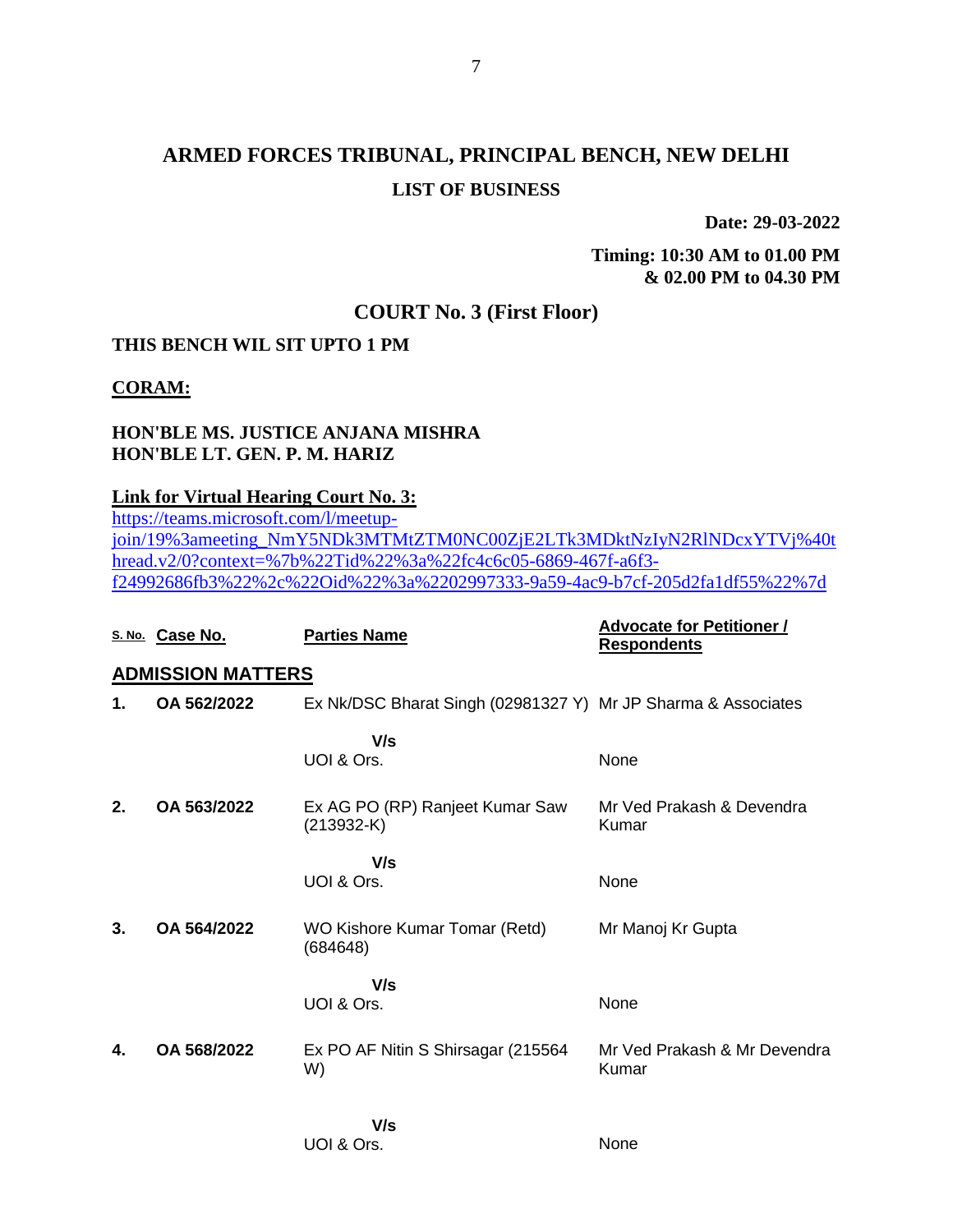**5. OA 569/2022** Ex Nk/DSC Laxman Singh (No 14490577 H)  **V/s** UOI & Ors. Mr JP Sharma None **6. OA 570/2022** EXLEM (P) Jagdish Sharma (No 215363-N)  **V/s** UOI & Ors. Mr Ved Prakash & Devendra Kumar None **7. OA 572/2022** with MA 703/2022 Ex Ris Ram Bhagat (JC 237086 L)  **V/s** UOI & Ors. Mr S M Dalal None **8. OA 575/2022** with MA 706/2022 Ex Sgt Arvind Bajpai (No 743505 F)  **V/s** UOI & Ors. Mr Shiva Nand Mishra None **9. OA 576/2022** with MA 707/2022 (23156 G) Gp Capt (TS) Arti Trehan (Retd)  **V/s** UOI & Ors. Mr Praveen Kumar None **10. OA 577/2022** with MA 708/2022 Ex Sgt Rajesh Kumar Sinha (No 764245 N)  **V/s** UOI & Ors. Mr Praveen Kumar None **11. OA 578/2022** with MA 709/2022 Ex Hav Pradeep Kumar Singh (No 14561911L)  **V/s** UOI & Ors. Mr Ved Prakash & Devendra Kumar None **12. OA 579/2022** with MA 715/2022 (674905 G) WO Santosh Kumar Sinha (Retd)  **V/s** UOI & Ors. Mr Ramniwas Bansal None **13. OA 583/2022** with MA 730/2022 Smt Ramandeep Kaur W/o (19004814 Mr S S Pandey & Associates F) Late Sep Amarbir Singh  **V/s** UOI & Ors. None